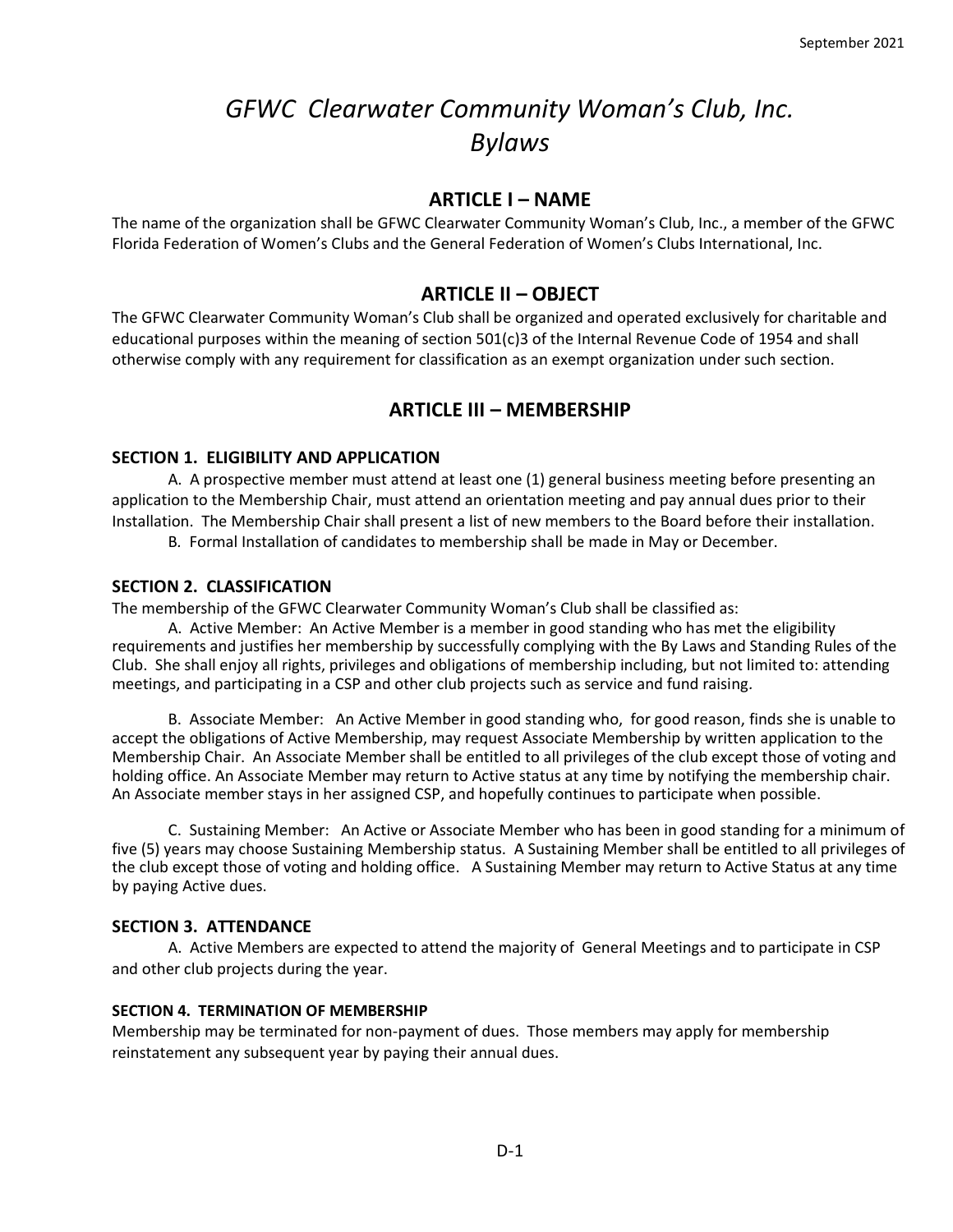# **ARTICLE IV** *-* **FEES AND DUES**

# **SECTION 1. FEES**

An orientation fee shall be paid by New Members in accordance with the Standing Rules.

# **SECTION 2. DUES**

Yearly dues of Active and Associate Members shall be \$50.00. Dues for Sustaining Members shall be \$25.00. Dues are to be paid annually by April 30<sup>th</sup>, becoming delinquent after May 15. All members who have not paid their dues by May 15may be dropped from membership. After May 15 a \$25 reinstatement fee may\* be charged.

# **ARTICLE V - OFFICERS**

# **SECTION 1. ELECTED OFFICERS**

The elected officers of the Club shall be: President; First Vice President - *Community Service Programs (CSPs*); Second Vice President - Ways and Means; Third Vice President - Membership; Recording Secretary; Corresponding Secretary; Treasurer; and Member-At-Large.

### **SECTION 2. QUALIFICATIONS**

A. To be eligible for nomination as President or First Vice President, a member must have served on the Board of Directors for two (2) full years.

B. To be eligible for nomination for other elected offices, a member must have been an active member\* for one (1) full year.

C. The term of office shall be for one (1) year or until a successor is elected.\*

### **SECTION 3. VACANCIES IN OFFICE**

A. In the event of a vacancy in the office of the President, the office shall be filled by the First Vice President.

B. A vacancy occurring in any other elected office shall be filled by special election. In this event, the Nominating Committee shall be responsible for submitting a nominee for each office.

# **SECTION 4. DUTIES OF OFFICERS**

A. President: The President shall preside at all meetings of the General Membership and the Board of Directors. She shall make all appointments of Chairs of Standing and Special Committees and *CSPs*. She shall be the ex-officio member of all committees, except the Nominating Committee. She shall be the official representative at all meetings of the Florida Federation of Women's Clubs and the General Federation of Women's Clubs International.

The Immediate Past President shall serve on the Board of Directors in an advisory capacity with voting privileges.

 B. First Vice President: Community Service Projects (CSPs): In the absence of the President, the First Vice President shall perform the duties of the President. She shall be Director of *CSPs,* be Chair of the Service Program Committee (organize club calendar), and Chair of the Projects (Reports and Hours) Committee.

 C. Second Vice President: Ways and Means *(*Fundraising): The Second Vice President, in the absence of the President and First Vice President, shall perform the duties of the President. She shall be Chair of the Ways and Means (Fundraising) Committee.

 D. Third Vice President: Membership: In the absence of the President, First and Second Vice Presidents, she shall perform the duties of the President. She shall be Chair of the Membership Committee.

 E. Recording Secretary: The recording secretary shall keep duplicate copies of the Minutes of the Board of Directors and General Membership Meeting. She shall be custodian of the Bylaws of the Club.

 F. Corresponding Secretary: The corresponding secretary shall conduct correspondence of the Club, including remembrances to members and their families. She shall also be custodian of club stationery.

*\*part of 2016 changes approved; also note that CSP, Community Service Programs, replaces Departments*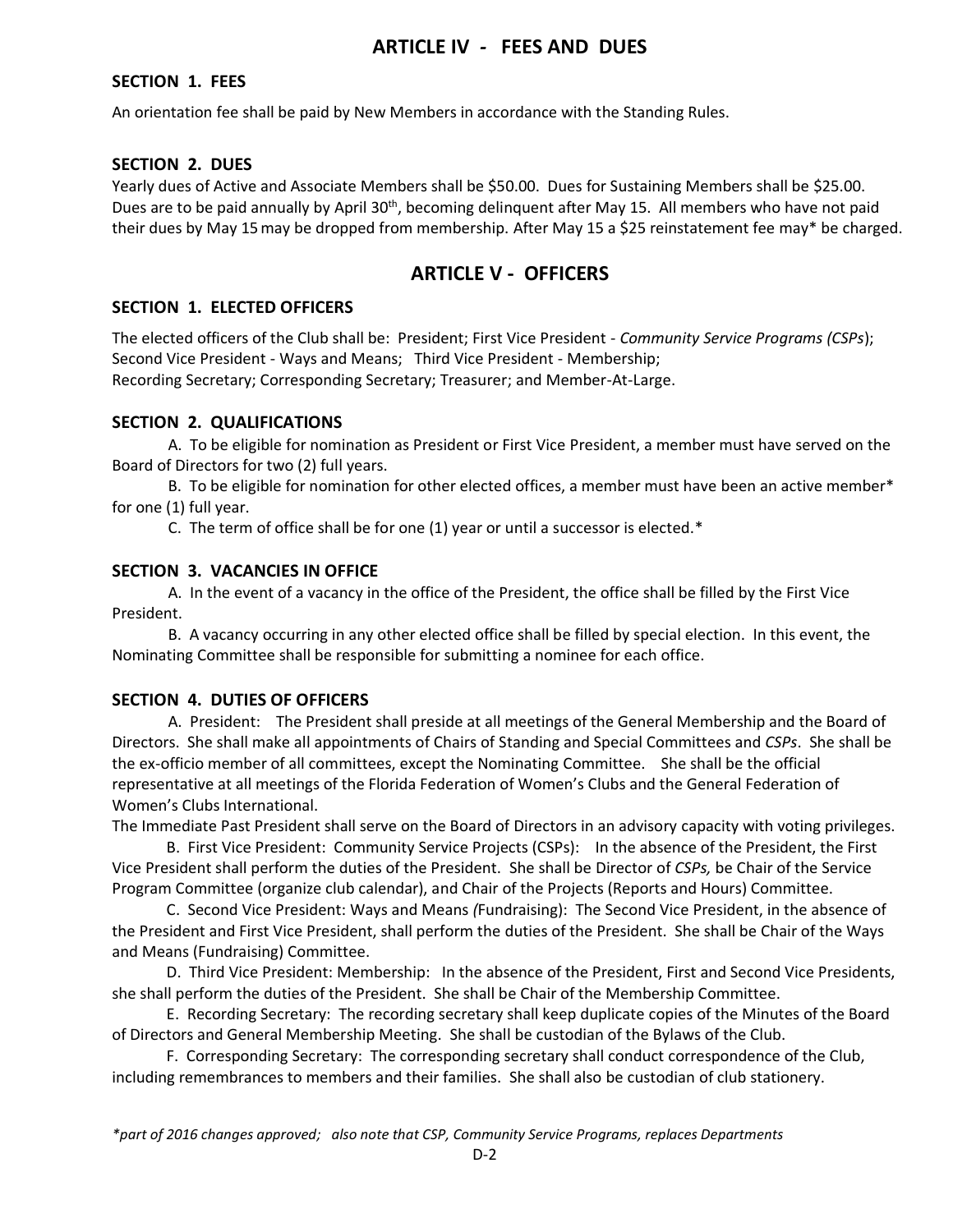#### **SECTION 4. DUTIES OF OFFICERS (cont'd)**

 G. Treasurer: The treasurer shall be custodian of all funds of the Club, pay all bills and keep an account of all receipts and disbursements. Checks may be signed by either the President or the Treasurer. She shall present a written report at each business meeting of the Club. She shall be chairman of the Budget Committee which will be composed of the Executive Committee.

 The Treasurer shall have the fiscal year (June 1 to May 31) records ready no later than fortyfive (45) days after the close of the fiscal year for review by the Club Review Committee. Upon completion of this Review, the Treasurer shall prepare the fiscal report before surrendering all books, reports and properties belonging to her office to her successor.

 H. Member-At-Large: The Member at Large is responsible for mailing the club Newsletter and shall represent the General Membership to the Board of Directors.

#### **SECTION 5. DELEGATES**

 A. The President and First Vice President shall serve as delegates to the FFWC and District Federation Meetings.

 B. In the event these officers are unable to serve as delegates, the delegates shall be appointed by the President.

# **ARTICLE VI EXECUTIVE COMMITTEE AND BOARD OF DIRECTORS**

#### **SECTION 1. EXECUTIVE COMMITTEE**

Members of the Executive Committee are the elected officers, immediate past President and Parliamentarian.

### **SECTION 2. BOARD OF DIRECTORS**

The Board of Directors is comprised of the Executive Committee and appointed CSP and Committee Chairs. They shall have general supervision of the affairs of the club with the authority to disburse non-budgeted funds not to exceed \$ *100* without approval of the General Membership.

# **ARTICLE VII MEETINGS**

#### **SECTION 1. BOARD OF DIRECTORS MEETINGS**

The Board of Directors shall meet each month prior to the General Meeting, *and* at such times as called by the President, or at the written request of five (5) members.

#### **SECTION 2. GENERAL CLUB MEETINGS**

Unless otherwise ordered by the Club, or by the Executive Committee, General Club Meetings shall be held on the third Tuesday of each month beginning in September and continuing through May. The April business*/voting portion* of the meeting is closed to non-members. There will be no General Club Meetings in June, July or August. The membership in attendance shall constitute a quorum for any club meeting.

#### **SECTION 3. EMERGENCIES**

In the case of a national emergency, state emergency or any type of events, manmade or natural, that could potentially put members in danger, the President, with the consent of the majority of the Executive Committee or Board, may order that an electronic meeting be held as a substitute for a regular, executive committee, Board of Directors, or special meeting.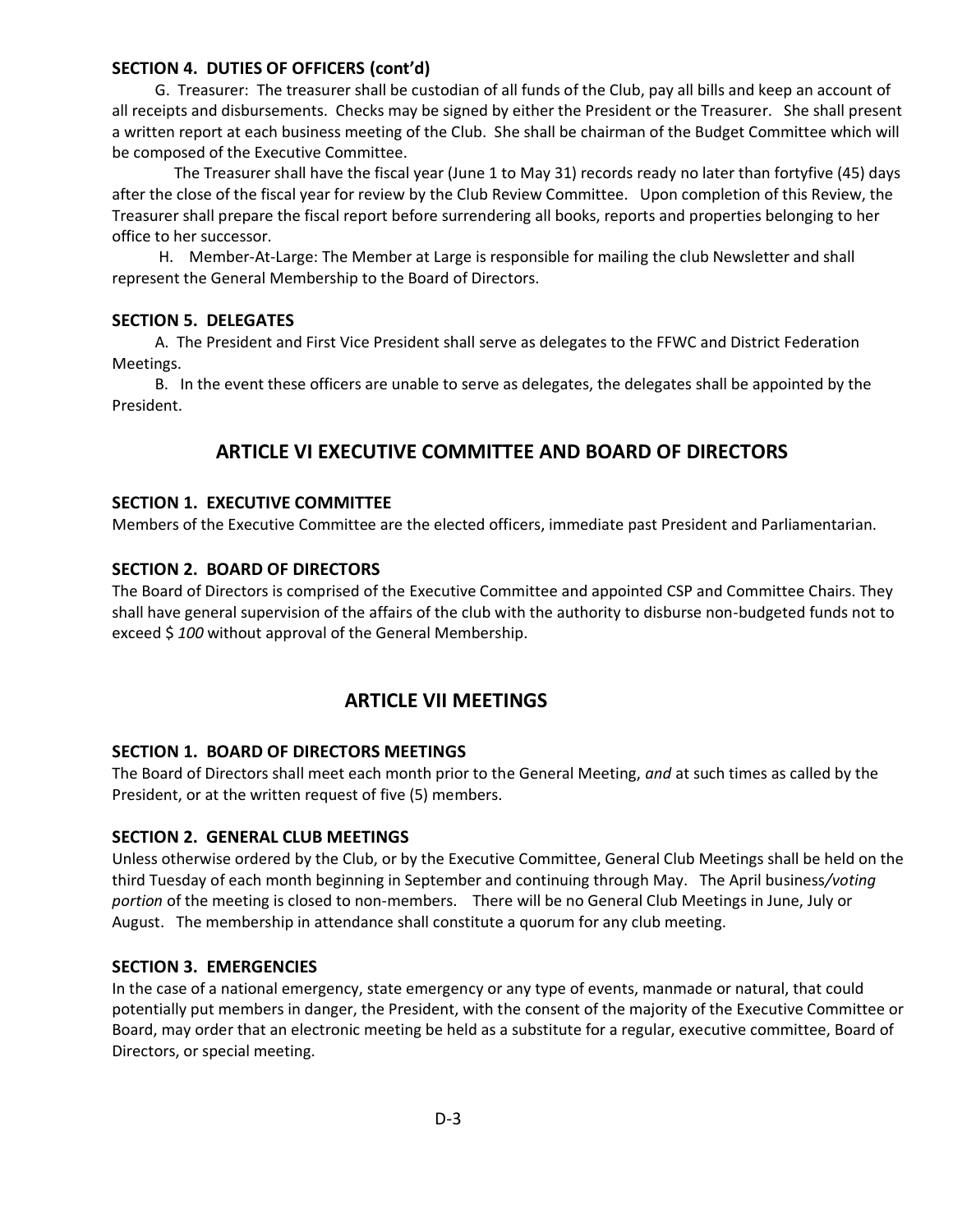# **ARTICLE VIII COMMUNITY SERVICE PROGRAMS (CSPs) AND COMMITTEES**

The President shall appoint such CSP and Standing Committees as she and the Board of Directors deem advisable. Each Chair shall keep a written report of all activities during the year, to be passed on to her successor.

# **ARTICLE IX – NOMINATIONS AND ELECTIONS**

# **SECTION 1. NOMINATING COMMITTEE**

 A. The Nominating Committee shall consist of five (5) members. Two (2) shall be elected from the Board of Directors at the February Board Meeting. Three (3) members from the General Membership shall be elected at the February General Meeting.

 B. At least one week prior to the April general meeting, the Nominating Committee shall make available to all of the membership, in writing, the slate of officers recommended as well as the two committee members to be elected to the Membership and Grants Committees. The Nominating Committee shall present, orally, its report at the April General Meeting, at which time nominations will be received from the General Membership for the Member-at-Large. Additional nominations for elected positions will be accepted providing prior consent of the nominee has been obtained.

# **SECTION 2. ELECTIONS**

A. The elections of officers shall be held at the April General Meeting. Election shall be by voice vote, unless there is more than one (1) nominee for an office, in which case, election for that office shall be by ballot.

 B. The installation of the newly elected officers shall be held at the May General Meeting. On June 1, following their installation, the new officers shall assume their duties. Each retiring officer shall, by the June Board meeting, surrender to her successor all papers and properties belonging to her office.

# **SECTION 3. EMERGENCIES**

In the case of a national emergency, state emergency or any type of events, manmade or natural, that could potentially put members in danger, the President, with the consent of the majority of the Executive Committee or Board, may order that elections be held by mail or electronically.

# **ARTICLE X - PARLIAMENTARY AUTHORITY**

The rules contained in Robert's Rules of Order, Newly Revised, shall govern the Club except when they conflict with the Bylaws or Standing Rules of GFWC CCWC.

# **ARTICLE XI – AMENDMENTS**

The Bylaws may be amended at any General Meeting of GFWC CCWC by a two-thirds (2/3) affirmative vote of those in attendance, provided the proposed amendment has been submitted in writing to the General Membership at least thirty (30) days prior to the General Meeting. Unless otherwise ordered, the amendments shall take effect at the close of the General Meeting at which they were adopted.

# **ARTICLE XII – DISSOLUTION**

In case this corporation wishes to dissolve and by due process of law shall dissolve, all assets of whatever nature, or their equivalent in value, which remain after the just debts and liabilities of this corporation have been satisfied, shall be used to such education or public purpose or purposes within the State of Florida, as will complete or continue undertakings for the public benefit which have already begun by the Club and all remaining assets shall be distributed for purpose or purposes within the scope of Internal Revenue Services 501c(3). No part of the net income or earnings of the corporation shall inure to the benefit of any individual member or be distributed to its members or officers.

December 2020 approved revision September 2011 original date, revised in 2016, 2017 and 2019